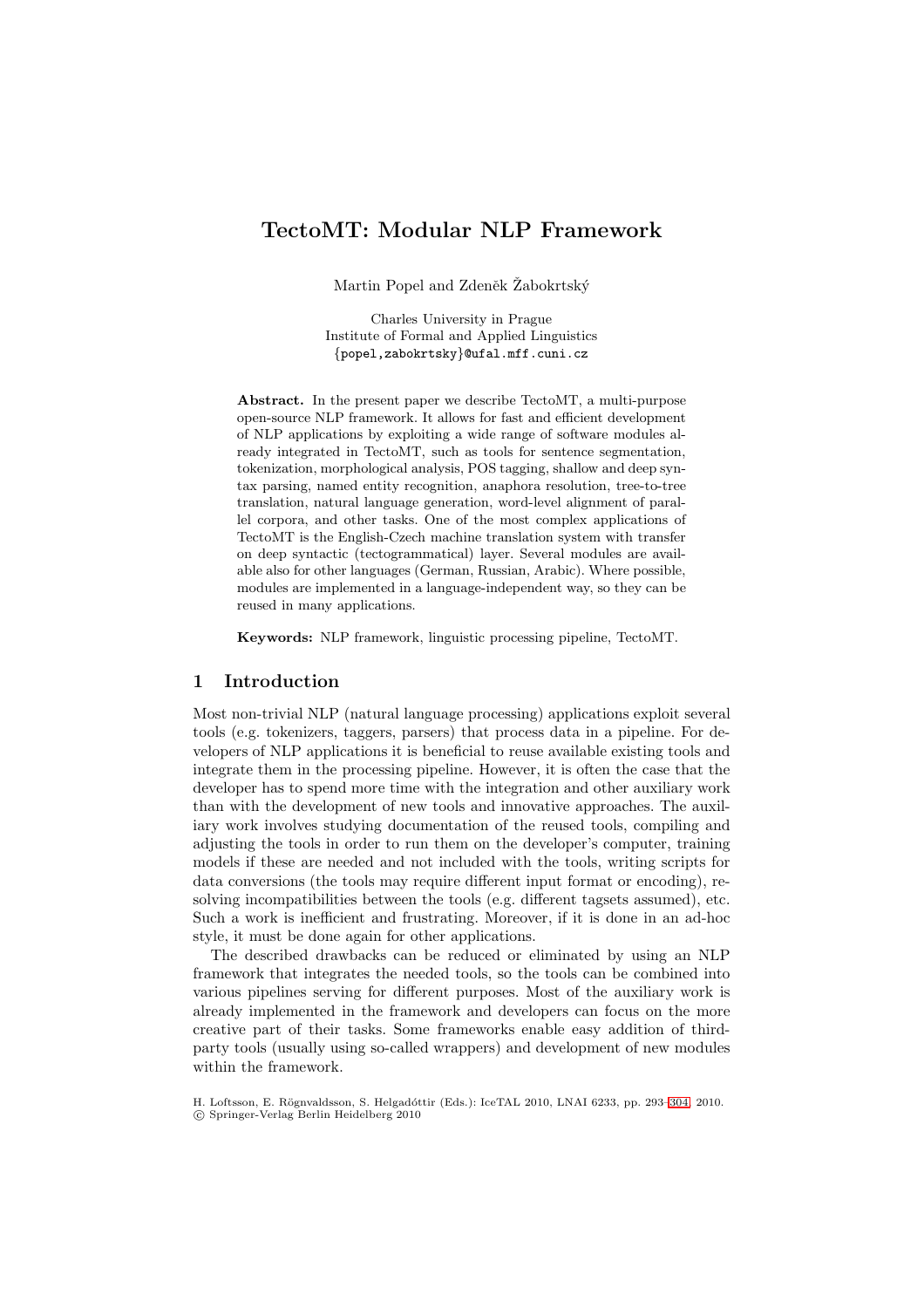#### 294 M. Popel and Z.  $\check{Z}$ abokrtský

In this paper, we report on a novel NLP framework called  $TectoMT<sup>1</sup>$  In Sect. 2, we describe its architecture and main concepts. Sect. 3 concerns implementation issues. Finally, in Sect. 4, we briefly describe and compare other NLP frameworks.

# **2 [Te](#page-1-0)ctoMT Architectu[re](#page-7-0)**

#### **2.1 Blocks and Scenarios**

<span id="page-1-0"></span>TectoMT framework emphasizes modularity and reusability at various levels. Following the fundamental assumption that every non-trivial NLP task can be decomposed into a sequence of subsequent steps, these steps are implemented as reusable components called *blocks*. Each block has a well defined (and documented) input and output specification and also a linguistically interpretable functionality in most cases. This facilitates rapid development of new applications by simply listing the names of existing blocks to be applied to the data. Moreover, blocks in this sequence (which is called *scenario*) can be easily substituted with an alternative solution (other blocks), which attempts at solving the same subtask using a different approach or method.<sup>2</sup>

For example, the task of morphological and shallow-syntax analysis (and disambiguation) for English text consists of five steps: sentence segmentation, tokenization, part-of-speech tagging, lemmatization and parsing. In TectoMT we can arrange various scenarios to solve this task, for example:

| Scenario A                           | Scenario B            |
|--------------------------------------|-----------------------|
| Sentence_segmentation_simple         | Each_line_as_sentence |
| Penn_style_tokenization<br>TagMxPost | Tokenize_and_tag      |
| Lemmatize_mtree                      | Lemmatize_mtree       |
| McD_parser                           | Malt_parser           |
|                                      |                       |

In the scenario A, tokenization and tagging is done separately in two blocks (Penn\_style\_tokenization and TagMxPost, respectively), whereas in the scenario B, the same two steps are done in one block at once (Tokenize\_and\_tag). Also different parsers are used.<sup>3</sup>

 $^{\rm 1}$ http://ufal.mff.cuni.cz/tectomt/

<sup>2</sup> Scenarios can be adjusted also by specifying parameters for individual blocks. Using parameters, we can define, for instance, which model should be used for parsing.

 $^3$  Penn\_style\_tokenization is a rule-based block for tokenization according to Penn Treebank guidelines (http://www.cis.upenn.edu/~treebank/tokenization.html). TagMxPost [uses](http://ufal.mff.cuni.cz/tectomt/) [Adwait](http://ufal.mff.cuni.cz/tectomt/) [Ratnaparkhi](http://ufal.mff.cuni.cz/tectomt/)'s tagger [1]. Tokenize\_and\_tag uses Aaron Coburn's Lingua::EN::Tagger CPAN module. Lemmatize\_mtree is a block for English lemmatization handling verbs, noun plurals, comparatives, superlatives and negative prefixes. It uses a set of rules (about one hundred regular expressions inspired by morpha [2][\)](http://www.cis.upenn.edu/~treebank/tokenization.html) [and](http://www.cis.upenn.edu/~treebank/tokenization.html) [a](http://www.cis.upenn.edu/~treebank/tokenization.html) [list](http://www.cis.upenn.edu/~treebank/tokenization.html) [of](http://www.cis.upenn.edu/~treebank/tokenization.html) [words](http://www.cis.upenn.edu/~treebank/tokenization.html) [with](http://www.cis.upenn.edu/~treebank/tokenization.html) [irregular](http://www.cis.upenn.edu/~treebank/tokenization.html) [lemmatization.](http://www.cis.upenn.edu/~treebank/tokenization.html) McD\_parser uses MST parser 0.4.3b [3], Malt\_parser uses Malt parser 1.3.1 [4].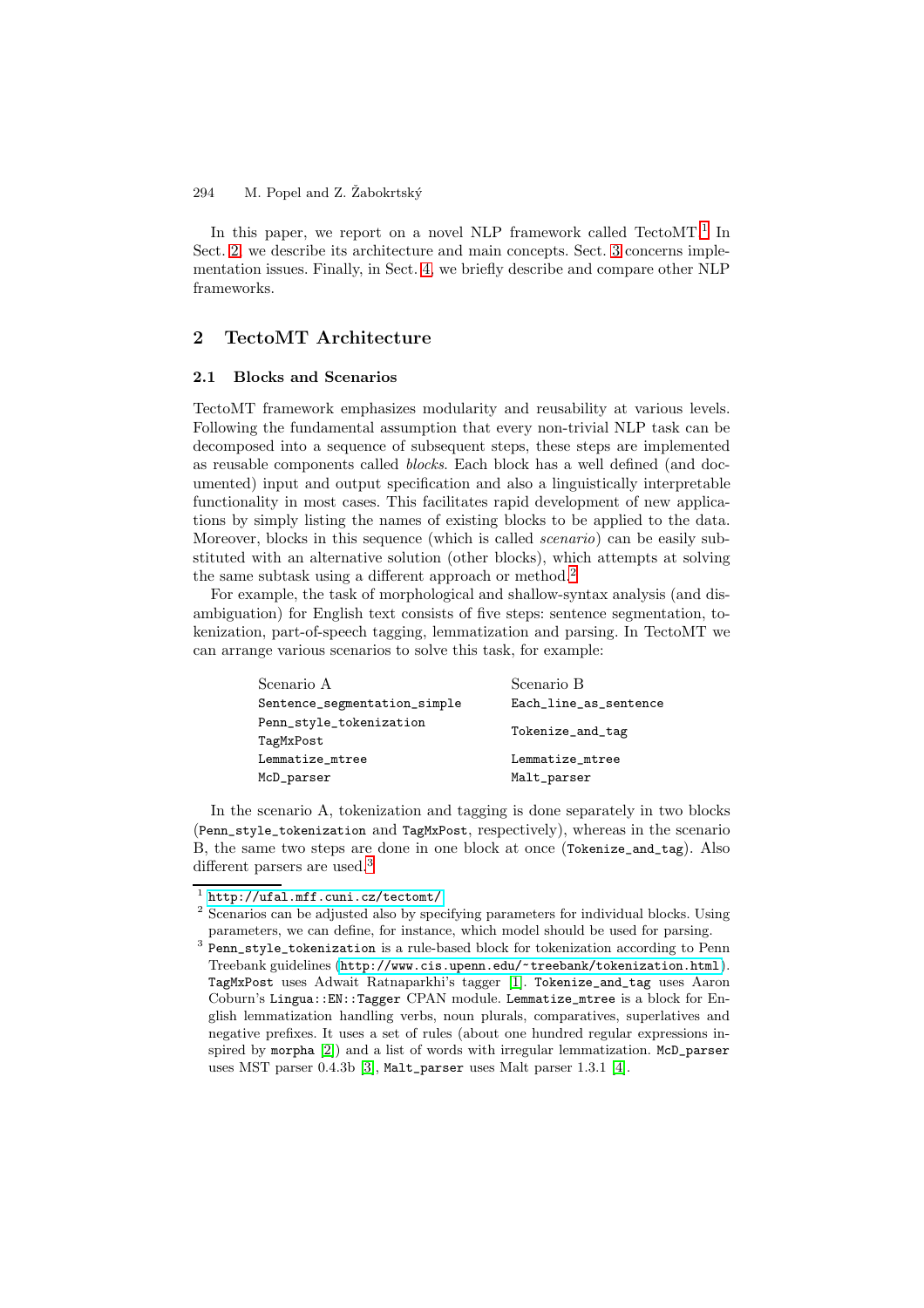TectoMT currently includes over 400 blocks – approximately 140 blocks are specific for English, 120 for Czech, 60 for English-to-Czech transfer, 30 for other languages and 50 blocks are language-independent. Some of them contain only few lines of code, some solve complex linguistic phenomena. In order to prevent code duplications, many tools and routines are implemented as separate modules, which can be used in more blocks. TectoMT integrates NLP tools such as:

- **–** five taggers for English, three taggers for Czech, one tagger for German, Russian and Spanish,
- **–** two constituency parsers for English, two dependency parsers for English, three dependency parsers for Czech, two dependency parsers for German,
- **–** a named entity recognizer for English, and two named entity recognizers for Czech.

New components are still being added, as there are more than ten programmers contributing to the TectoMT repository at present.

#### **2.2 Applications**

Applications in TectoMT correspond to end-to-end NLP tasks, be they real end-user applications (such as machine translation), or only NLP-related experiments. Applications usually consist of three phases:

- 1. conversion of the input data to the TectoMT internal format, possibly split into more files,
- 2. applying a scenario (i.e. a sequence of blocks) to the files,
- 3. conversion of the resulting files to the desired output format.

Technically, applications are often implemented as Makefiles, which only glue the three phases.

Besides developing the English-Czech translation system [5], TectoMT was also used in applications such as:

- **–** machine translation based on Synchronous Tree Substitution Grammars and factored translation [6],
- **–** aligning tectogrammatical structures of parallel Cz[ech](#page-9-1) and English sentences [7],
- **–** building a large, automatically annotated parallel English-Czech treebank CzEng 0.9 [8],
- **–** compiling a probabil[ist](#page-9-2)ic English-Czech translation dictionary [9],
- **–** evaluating [m](#page-9-3)etrics for measuring translation quality [10],
- **–** complex pre-annotation of English tectogrammatical trees within the Prague Czech Engl[ish](#page-9-4) Dependency Treebank project [11],
- **–** tagging the Czech data set for the CoNLL Shared Task [12],
- **–** gaining syntax-based features for prosody prediction [\[13](#page-9-5)],
- **–** experiments on information retrieval [14],
- **–** experiments on named entity recognition [15],
- **–** conversion between different deep-syntactic r[epre](#page-9-6)sentati[ons](#page-9-7) of Russian sentences [16].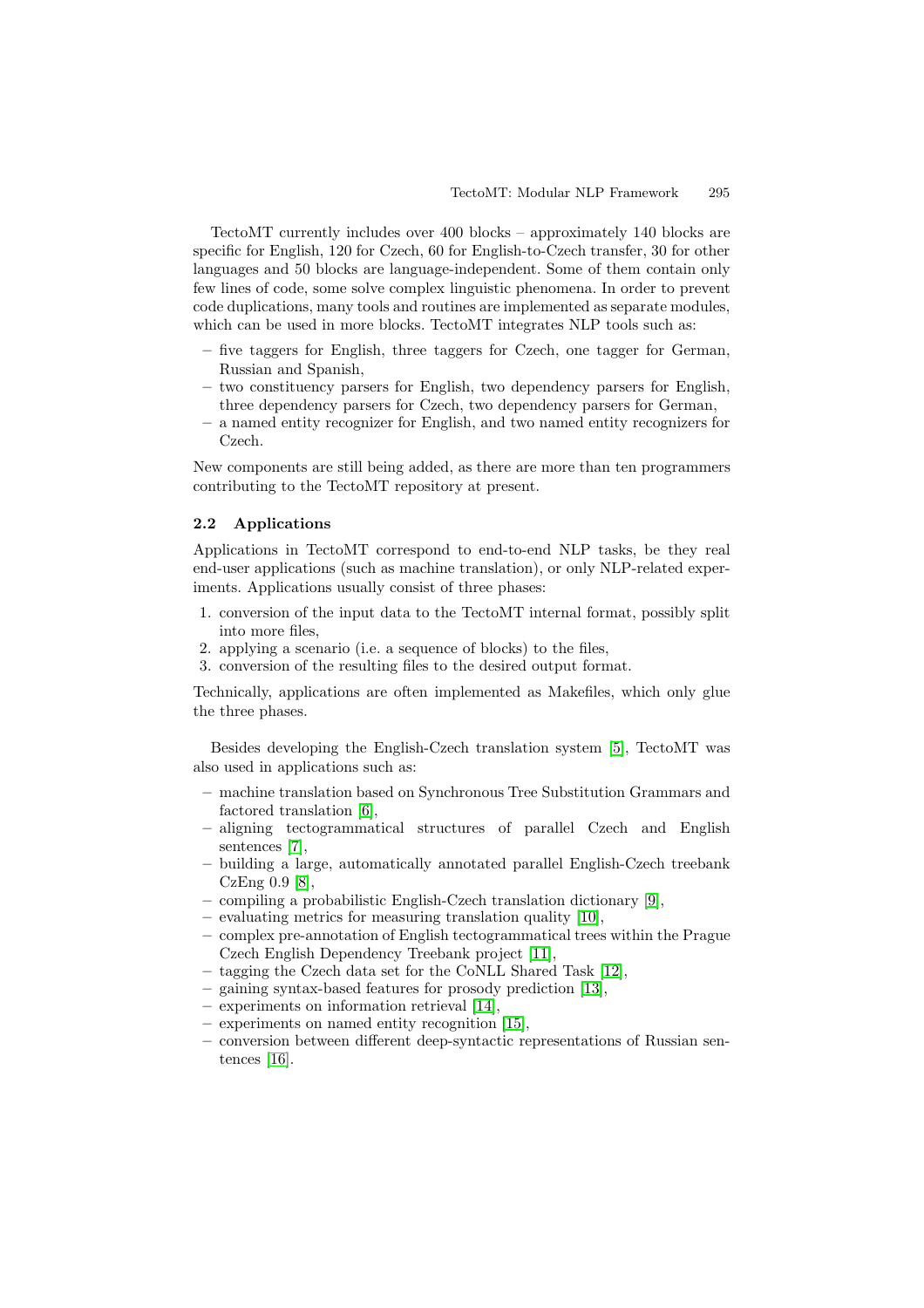296 M. Popel and Z.  $\check{Z}$ abokrtský

#### **2.3 Layers of Language Description**

TectoMT profits from the stratificational approach to the language, namely it defines four layers of language description (listed in the order of increasing level of abstraction): raw text (word layer, w-layer), morphological layer (m-layer), shallow-syntax layer (analytical layer, a-layer), and deep-syntax layer (layer of linguistic meaning, tectogrammatical layer, t-layer).

The strategy is adopted from the Functional Generative Description theory [17], which has been further elaborated and implemented in the Prague Dependency Treebank (PDT) [18]. We give here only a very brief summary of the key points.

#### **[–](#page-10-0) morphological layer (m-layer)**

Each sentence is to[keni](#page-10-1)zed and each token is annotated with a lemma and morphological tag. For details see [19].

**– analytical layer (a-layer)**

Each sentence is represented as a shallow-syntax dependency tree (a-tree). There is one-to-one correspondence between m-layer tokens and a-layer nodes (a-nodes). Each a-node is annotat[ed w](#page-10-2)ith the so-called *analytical function*, which represents the type of dependency relation to its parent (i.e. its governing node). For details see [20].

#### **– tectogrammatical layer (t-layer)**

Each sentence is represented as a deep-syntax dependency tree (t-tree). Autosemantic (meaningful) words are represented as t-layer nodes (t-nodes). Information conveyed by fun[ctio](#page-10-3)nal words (such as auxiliary verbs, prepositions and subordinating conjunctions) is represented by attributes of t-nodes. Most important attributes of t-nodes are: tectogrammatical lemma, functor (which represents the semantic value of syntactic dependency relation) and a set of grammatemes (e.g. tense, number, verb modality, deontic modality, negation).

Edges in t-trees represent linguistic dependencies except for several special cases, most notable of which are paratactic structures (coordinations). In these cases, there is a difference between the *topological parent* of a node (i.e. the parent as it is saved in the tree) and the *effective parent* (i.e. the governing node in a linguistic sense). Analogously, there is a notion of *topological children* and *effective children*. For details see [21].

Apart from the described layers, TectoMT also defines phrase-structure layer (p-layer) for storing constituency trees. This layer is approximately on the same level of abstraction as the a-layer.

#### **2.4 Documents, Bundles and Trees**

Every document is saved in one file and consists of a sequence of sentences. Each sentence is represented by a structure called *bundle*, which stands for 'a bundle of trees'. Each tree can be classified according to: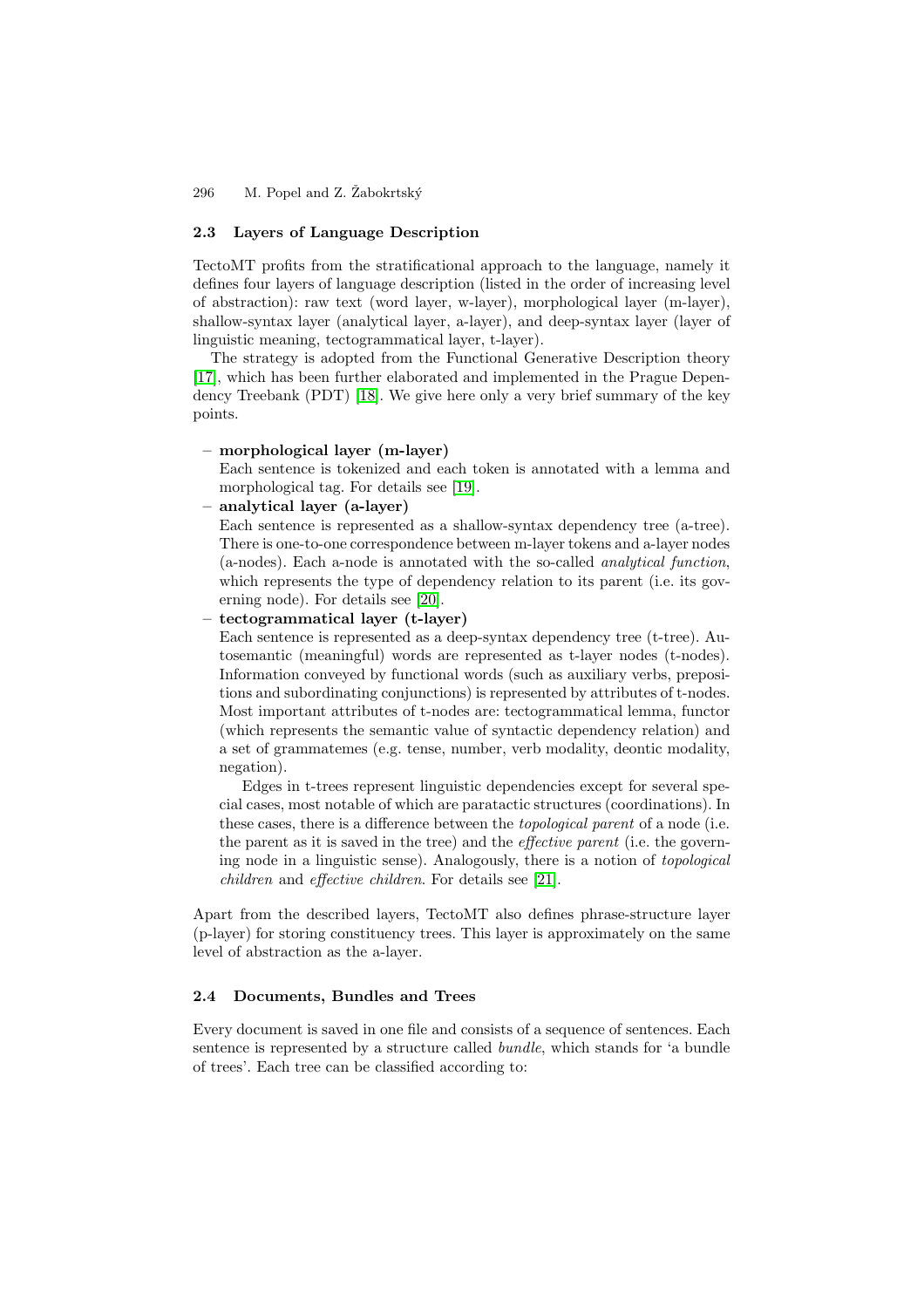

**Fig. 1.** English-Czech parallel text annotated on three layers of language description is saved in a TectoMT document, each sentence in one bundle. We show only a simplified representation of the trees in the first bundle.

- **–** layer of language description (M=m-layer, A=a-layer, T=t-layer),
- <span id="page-4-0"></span>**–** language (e.g. Arabic, Czech, English, German<sup>4</sup>),
- **–** indication whether the sentence was created by analysis (S=source) or by transfer or synthesis (T=target).

In other words, each bundle contains trees that represent the same sentence in different languages, layers and source/target direction (hence sentences in multilingual documents are implicitly aligned, see Fig. 1). TectoMT trees are denoted by the three coordinates, e.g. analytical layer representation of an English sentence acquired by analysis is denoted as SEnglishA, tectogrammatical layer representation of a sentence translated to Czech is denoted as TCzechT. This naming convention is used on many places in Tect[oM](#page-4-0)T: for naming blocks (see Sect. 3), for naming node identifiers, etc. The convention is extremely useful for a machine translation that follows the analysis-transfer-synthesis scheme as illustrated in Fig. 2 using Vauquois diagram. Nevertheless, also the blocks for other NLP tasks can be classified according to the languages and layers on which they oper[at](#page-5-0)e.

<sup>4</sup> In the near futur[e,](#page-5-1) TectoMT will migrate to using ISO 639 language codes (e.g. ar, cs, en, de) instead of full names.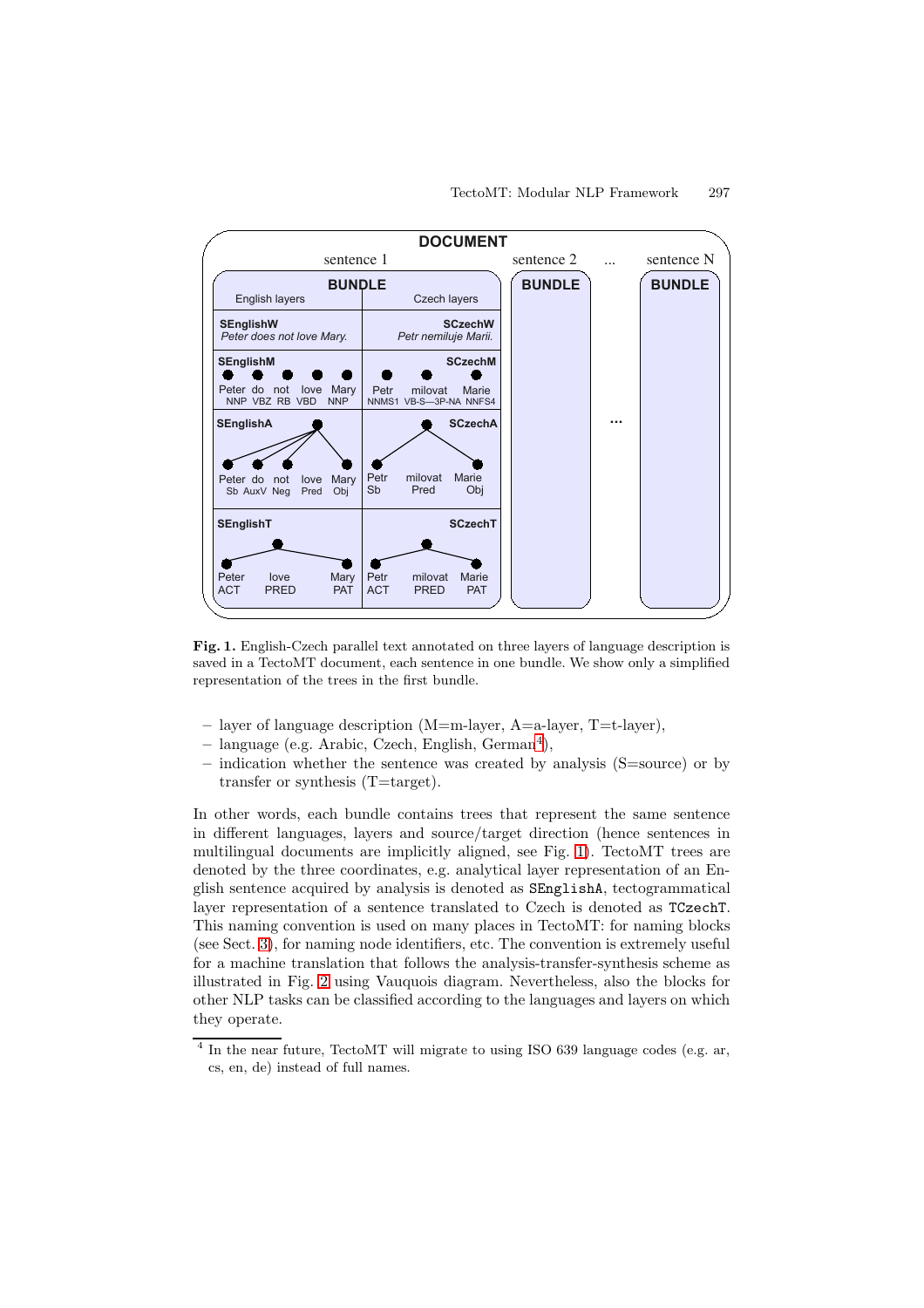#### 298 M. Popel and Z.  $\check{Z}$ abokrtský



**Fig. 2.** Vauquois diagram for translation with transfer on tectogrammatical layer

<span id="page-5-1"></span>A-layer and t-layer structures are dependency trees, so it is natural to handle them as tree data structures. M-layer structure is a sequence of tokens with associated attributes, which is handled in TectoMT as a special case of a tree (all nodes except the technical root are leaves of the tree). W-layer (raw text) is represented as string attributes stored within bundles.

# **3 TectoMT Implementation**

#### **3.1 Design Decisions**

<span id="page-5-0"></span>TectoMT is implemented in Perl programming language under Linux. This does not exclude the possibility of releasing platform-independent applications made of selected components (platform-independent solutions are always preferred in TectoMT). TectoMT modules are programmed in object-oriented programming style using inside-out classes (following [22]). Some of the modules are just Perl wrappers for tools written in other languages (especially Java and C).

TectoMT is a modern multilingual framework and it uses open standards such as Unicode and XML. TectoMT is neutral with respect to the methodology employed in the individual blocks: full[y st](#page-10-4)ochastic, hybrid, or fully rule-based approaches can be used.

### **3.2 TectoMT Components and Directory Structure**

Each block is a Perl class inherited from TectoMT::Block and each block is saved in one file. The blocks are distributed into directories according to the languages and layers on which they operate. For example, all blocks for deep-syntactic analysis of English (i.e. for generating t-trees from a-trees) are stored in a directory SEnglishA\_to\_SEnglishT. In this paper, we use for simplicity only short names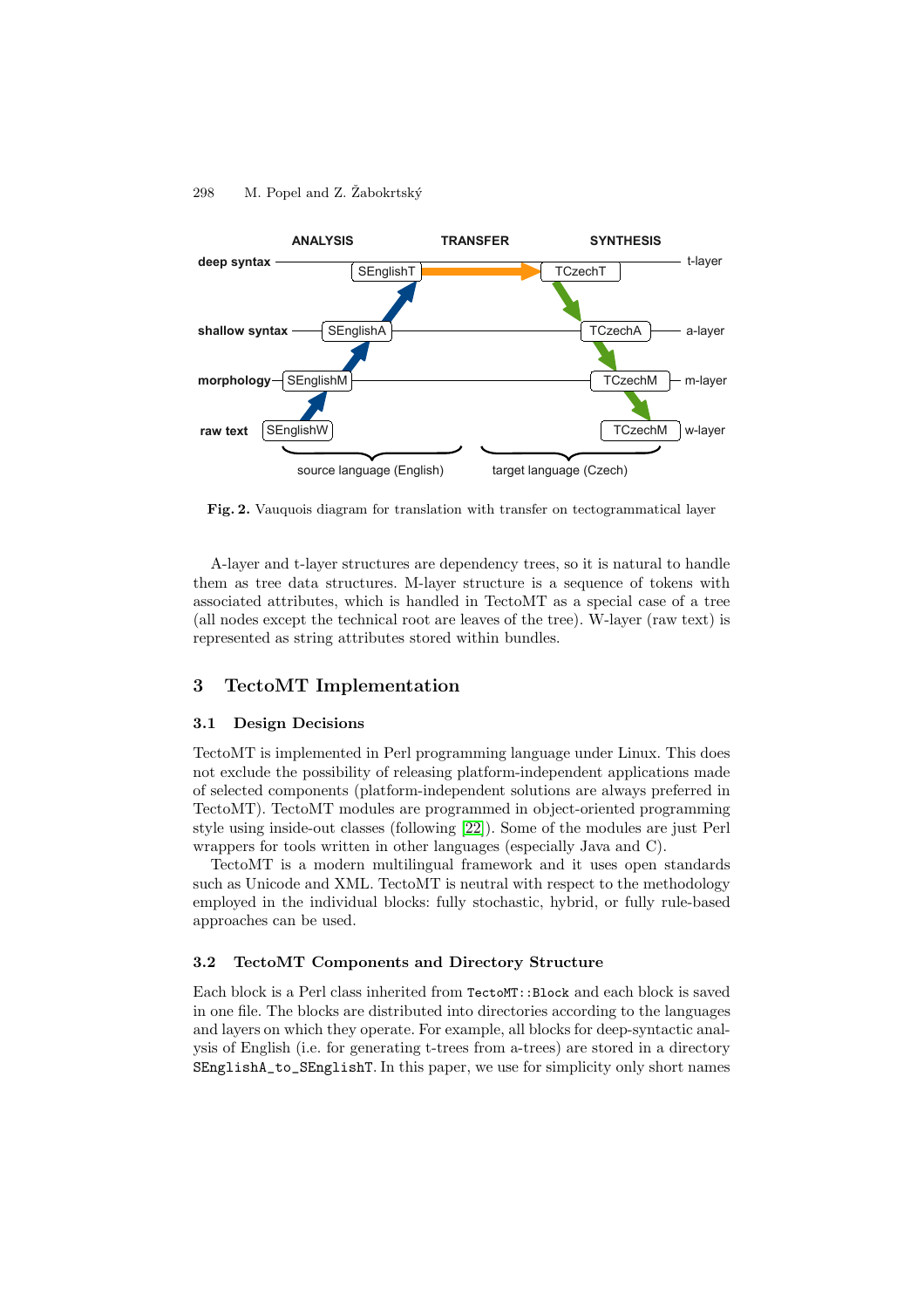

<span id="page-6-0"></span>**Fig. 3.** Components of the TectoMT framework

of blocks, so e.g. instead of the full name SEnglishA\_to\_SEnglishT::Assign\_ grammatemes we write only Assign\_grammatemes.

TectoMT is composed of two parts (see Fig. 3). The first part (the *versioned* part), which contains TectoMT core classes and utilities, format converters, blocks, applications, and in-house tools, is stored in an SVN repository, so that it can be developed in parallel by more developers. The second part (the *shared* part), which contains linguistic data resources, [dow](#page-6-0)nloaded third-party tools and the software for visualization of TectoMT files (Tree editor TrEd [23]), is shared without versioning because (a) it is supposed to be changed rather additively,  $(b)$ it is huge, as it contains large data resources, and (c) it should be automatically reconstructible simply by downloading (and installing) the needed components.

#### **3.3 Data Formats**

The internal TectoMT format (tmt files) is an XML with a schema defined in Prague Markup Language [24]. It is similar to the format used for the Prague Dependency Treebank 2.0 [18], but all representations of a textual document at the individual layers of language description are stored in a single file. TectoMT includes converters for various formats and corpora (e.g. Penn Treebank [25], CoNLL [12], EMILLE [26], [PA](#page-10-5)DT [27]).

Scenarios are saved in [plain](#page-10-1) text files with a simple format that enables including of other scenarios.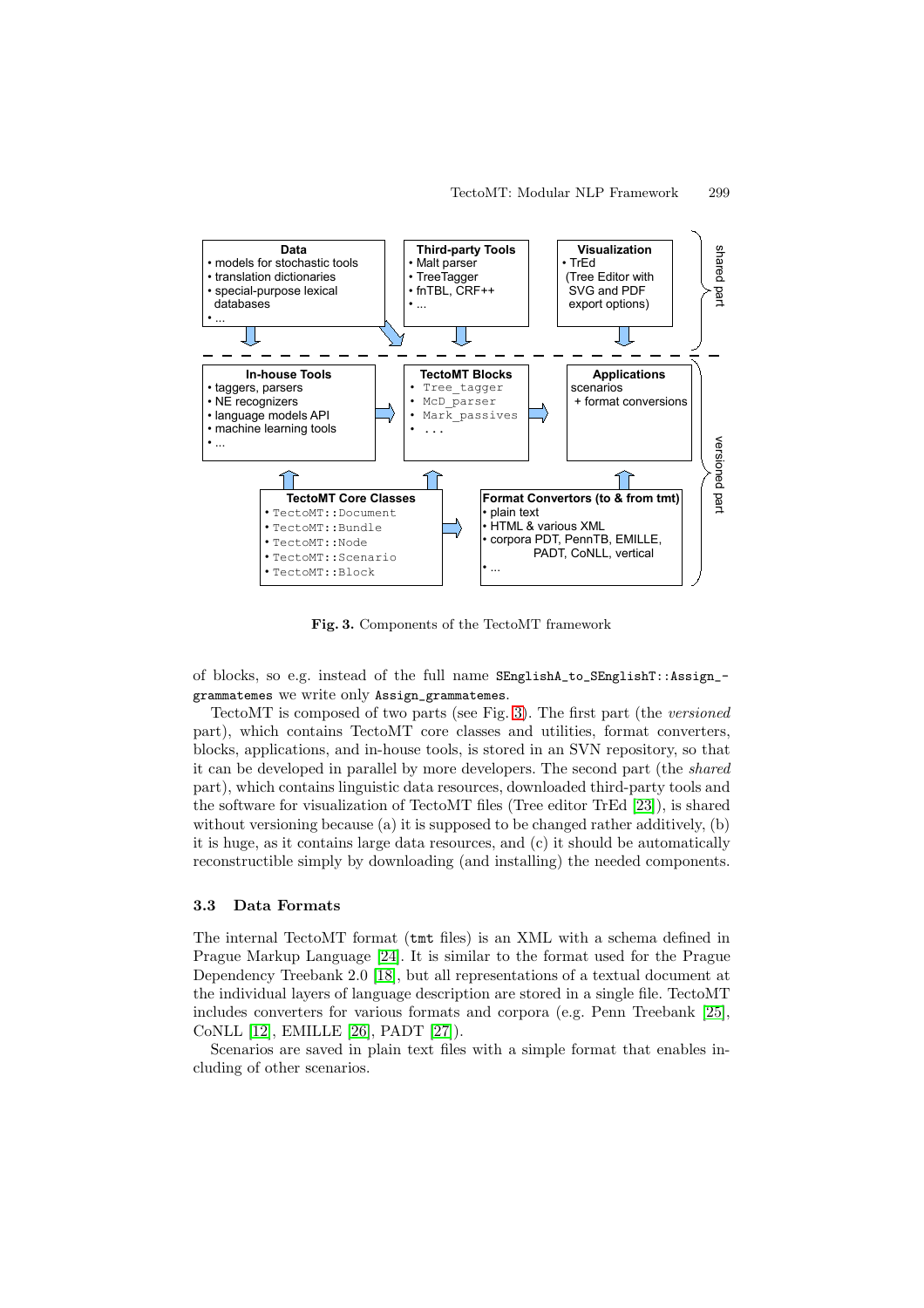$300$  M. Popel and Z. Žabokrtský

#### **3.4 Parallel Processing of Large Data**

TectoMT can be used for processing huge data resources using a cluster of computers.<sup>5</sup> There are utilities that take care of input data distribution, filtering, parallel processing, logging, error checks, and output data collection. In order to allow efficient and flawless processing, input data (i.e. corpora) should be distributed into many tmt files (with about 50 to 200 sentences per file). Each file can be processed independently, so this method scales well to any number of computers in a cluster. For example, the best version of translation from English to Czech takes about 1.2 seconds per sentence plus 90 seconds for initial loading of blocks in memory per computer (more precisely per cluster job).<sup>6</sup> Using 20 computers in a cluster we can translate 2000 sentences in less than 4 minutes.

TectoMT was used to automatically annotate the parallel treebank CzEng 0.9 [8] with 8 million sentences, 93 million English and 82 million Czech words.

# **4 Other NLP Frameworks**

<span id="page-7-0"></span>[In](#page-9-4) Tab. 1, we summarize some properties of TectoMT and four other NLP frameworks:

- **–** ETAP-3 is an NLP framework for English-Russian and Russian-English tra[nsl](#page-8-0)ation developed in the Computational linguistics laboratory of the Institute for Information Transmission Problems of the Russian Academy of Sciences. [28]
- **–** GATE is one of the most widely used NLP frameworks with integrated graphical user interface. It is being developed at University of Sheffield. [29]
- **–** OpenNLP<sup>7</sup> is an organizational center for open source NLP projects, which offers sev[eral](#page-10-6) NLP tools (and maximum entropy language models).
- **–** WebLicht<sup>8</sup> is a Service Oriented Architecture (SOA) for building annotated German text corpora.

Each of the frameworks was developed for different purposes with different preferences in mind, so it is not possible to choose the universally best framework. There is a number of NLP frameworks for shallow analysis or translation (apart from those listed in Tab. 1, e.g. Apertium [31] or UIMA [32]). However, we are aware only of two tree-oriented (rather than sequence-oriented or chunkoriented) frameworks capable of deep syntax analysis (and translation) – TectoMT and ETAP-3. Unlike ETAP-3, TectoMT is publicly available and allows for combining statistical a[nd](#page-8-0) rule-based appr[oach](#page-11-0)es (whereas [ET](#page-11-1)AP-3 is strictly rule-based).

<sup>5</sup> We use Sun Grid Engine, http://gridengine.sunsource.net/

<sup>6</sup> Most of the initialization time is spent with loading translation and language models (about 8 GiB). Other applications presented in this paper are not so resourcedemanding, so they are loaded in a few seconds.

<sup>7</sup> http://opennlp.sourceforge.net

<sup>8</sup> http://weblicht.sfs.un[i-tuebingen.de/englisch/index.sht](http://gridengine.sunsource.net/)ml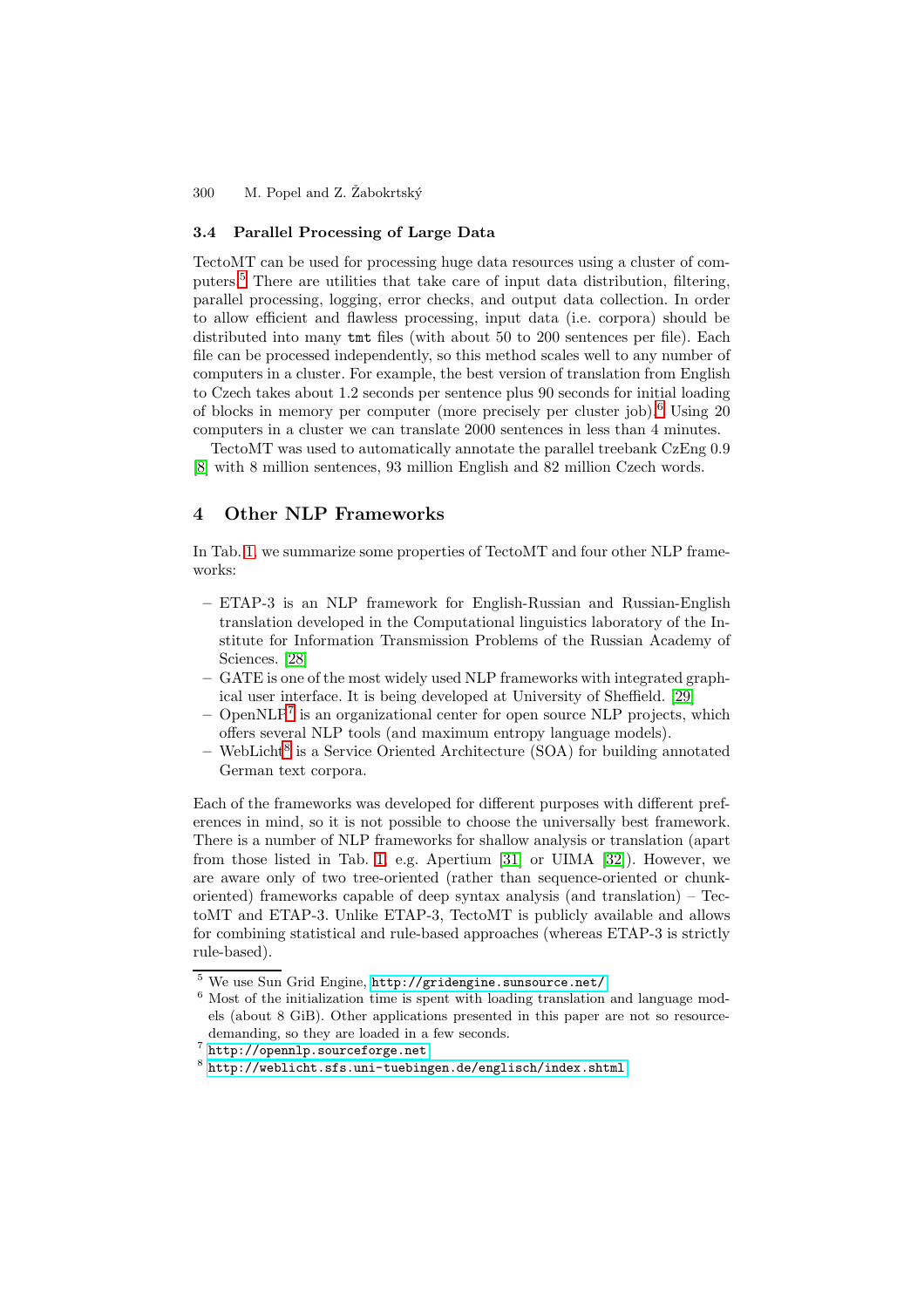**Table 1.** Comparison of NLP frameworks. Notes:

a: ETAP-3 is a closed-source project, only a small demo is available online – http://cl.iitp.ru/etap

b: WebLicht is designed to offer web services for five universities in Germany, but we have not found any service for public use.

<span id="page-8-0"></span>c: Functional Generative Description theory [17]

d: Meaning-Text Theory [30]

[e:](http://cl.iitp.ru/etap) [The](http://cl.iitp.ru/etap) [purpose](http://cl.iitp.ru/etap) [of](http://cl.iitp.ru/etap) [NLP](http://cl.iitp.ru/etap) [fra](http://cl.iitp.ru/etap)meworks is to serve for various applications. However, some applications may be considered characteristic for a given framework.

 $MT = Machine Translation, IE = information extraction.$  $MT = Machine Translation, IE = information extraction.$  $MT = Machine Translation, IE = information extraction.$ 

|                                            | TectoMT | $ETAP-3$ | GATE         | OpenNLP | WebLicht   |
|--------------------------------------------|---------|----------|--------------|---------|------------|
| developed since                            | 2005    | 1980s    | 1996         | 2003    | 2008       |
| license for public use GPL                 |         | $no^a$   | LGPL         | LGPL    | $no^b$     |
| main prog. language Perl                   |         | $C/C++$  | Java         | Java    | っ          |
| linguistic theory                          | $FGD^c$ | $MTT^d$  |              |         |            |
| strictly rule-based                        | no      | yes      | no           | no      | no         |
| main application <sup><math>e</math></sup> | MТ      | MТ       | IE.          |         | annotation |
| uses deep syntax                           | yes     | yes      | $\mathbf{n}$ | no      | no         |

### **5 Summary**

TectoMT is a multilingual NLP framework with a wide range of applications and integrated tools. Its main properties are:

**– emphasized efficient development, modular design and reusability** There are cleanly separated low-level core routines (for processing documents, handling dependency trees and data serialization) and blocks for processing linguistic task. The users can easily add new blocks, which are written in a full-fledged programming language. TectoMT also integrates third-party tools and software for viewing the processed data.

# **– stratificational approach to the language**

TectoMT uses four layers of language description, which are linguistically interpretable (though this does not mean that TectoMT is a strictly rulebased framework). On the shallow and deep syntactic layer, sentences are represented as dependency trees. Annotation conventions are adopted mainly from commonly used corpora (PennTB, PDT).

**– unified object-oriented interface for accessing data structures**

TectoMT tries to minimize file-based communication between the blocks in processing pipelines. The unified object-oriented interface allows for processing large amounts of data with complex data structures.

#### **– comfortable development**

The analysis of sentences can be examined and edited in the tree editor TrEd. TectoMT also offers tools for parallel processing, testing and debugging, standard structure of blocks and documentation.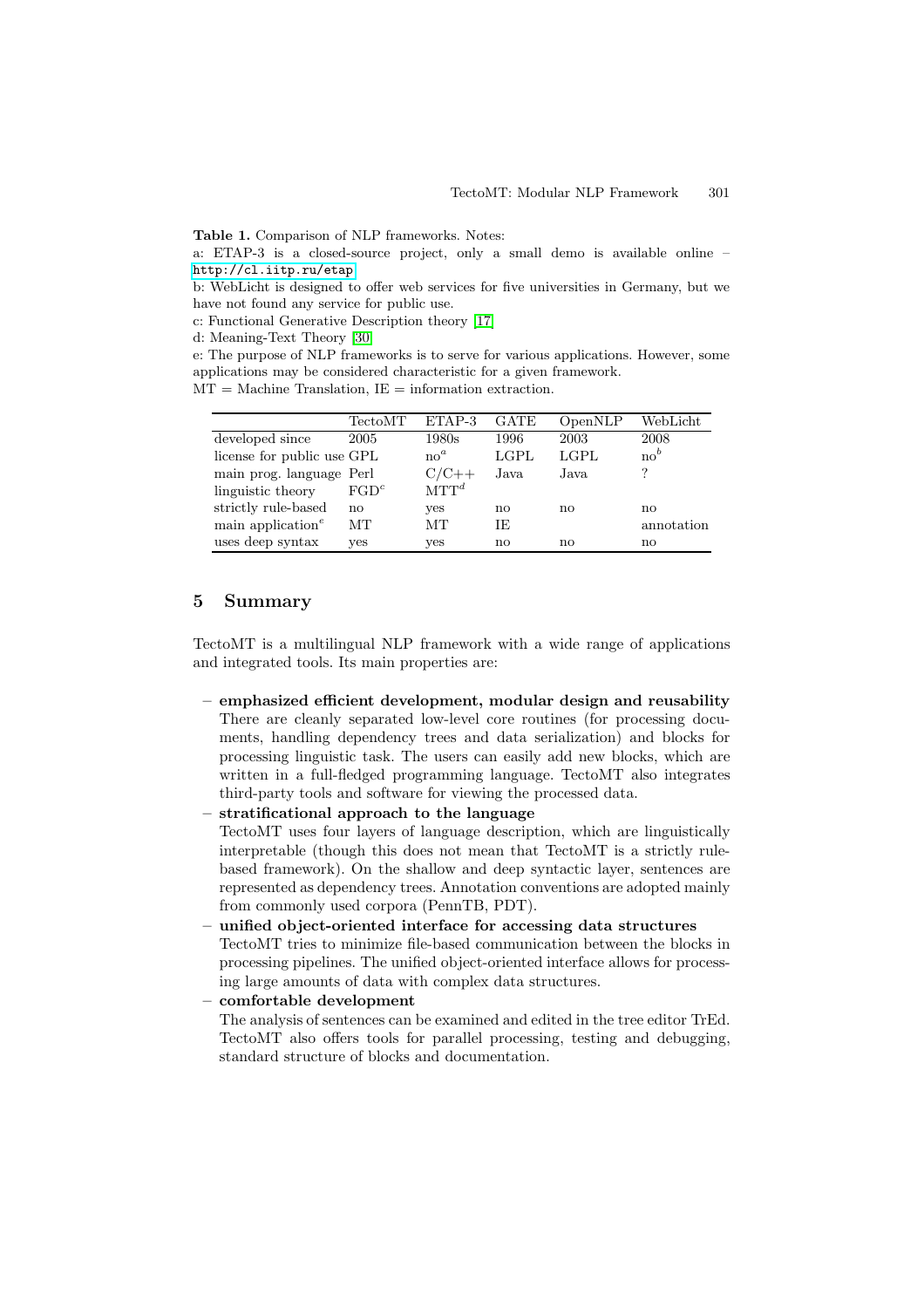#### $302$  M. Popel and Z. Žabokrtský

**Acknowledgments.** This work was supported by the grants GAUK 116310, MSM0021620838, MŠMT ČR LC536, and FP7-ICT-2007-3-231720 (EuroMatrix Plus). We thank three anonymous reviewers for helpful comments.

### <span id="page-9-0"></span>**References**

- 1. Ratnaparkhi, A.: A maximum entropy part-of-speech tagger. In: Proceedings of the conference on Empirical Methods in Natural Language Processing, pp. 133– 142 (1996)
- 2. Minnen, G., Carroll, J., Pearce, D.: Robust Applied Morphological Generation. In: Proceedings of the 1st International Natural Language Generation Conference, Israel, pp. 201–208 (2000)
- 3. McDonald, R., Pereira, F., Ribarov, K., Hajič, J.: Non-Projective Dependency Parsing using Spanning Tree Algorithms. In: Proceedings of Human Langauge Technology Conference and Conference on Empirical Methods in Natural Language Processing (HTL/EMNLP), Vancouver, BC, Canada, pp. 523–530 (2005)
- 4. Nivre, J., Hall, J., Nilsson, J., Chanev, A., Eryigit, G., Kübler, S., Marinov, S., Marsi, E.: MaltParser: A language-independent system for data-driven dependency parsing. Natural Language Engineering 13(2), 95–135 (2007)
- <span id="page-9-1"></span>5. Bojar, O., Mareček, D., Novák, V., Popel, M., Ptáček, J., Rouš, J., Žabokrtský, Z.: English-Czech MT in 2008. In: Proceedings of the Fourth Workshop on Statistical Machine Translation, Association for Computational Linguistics, Athens, Greece, pp. 125–129 (March 2009)
- <span id="page-9-2"></span>6. Bojar, O., Hajič, J.: Phrase-Based and Deep Syntactic English-to-Czech Statistical Machine Translation. In: ACL 2008 WMT: Proceedings of the Third Workshop on Statistical Machine Translation, Association for Computational Linguistics, Columbus, OH, USA, pp. 143–146 (2008)
- <span id="page-9-3"></span>7. Mareček, D., Žabokrtský, Z., Novák, V.: Automatic Alignment of Czech and English Deep Syntactic Dependency Trees. In: Hutchins, J., Hahn, W. (eds.) Proceedings of the Twelfth EAMT Conference, Hamburg, HITEC e.V, pp. 102–111 (2008)
- <span id="page-9-4"></span>8. Bojar, O., Žabokrtský, Z.: Building a Large Czech-English Automatic Parallel Treebank. Prague Bulletin of Mathematical Linguistics 92 (2009)
- 9. Rouš, J.: Probabilistic translation dictionary. Master's thesis, Faculty of Mathematics and Physics, Charles University in Prague (2009)
- <span id="page-9-5"></span>10. Kos, K., Bojar, O.: Evaluation of Machine Translation Metrics for Czech as the Target Language. Prague Bulletin of Mathematical Linguistics 92 (2009)
- <span id="page-9-6"></span>11. Hajič, J., Cinková, S., Čermáková, K., Mladová, L., Nedolužko, A., Petr, P., Semecký, J., Sindlerová, J., Toman, J., Tomšů, K., Korvas, M., Rysová, M., Veselovská, K., Žabokrtský, Z.: Prague English Dependency Treebank, Version 1.0 (January 2009)
- <span id="page-9-7"></span>12. Hajič, J., Ciaramita, M., Johansson, R., Kawahara, D., Martí, M.A., Màrquez, L., Meyers, A., Nivre, J., Padó, S., Štěpánek, J., Straňák, P., Surdeanu, M., Xue, N., Zhang, Y.: The CoNLL-2009 shared task: Syntactic and semantic dependencies in multiple languages. In: Proceedings of the 13th Conference on Computational Natural Language Learning (CoNLL-2009), Boulder, Colorado, USA, June 4-5 (2009)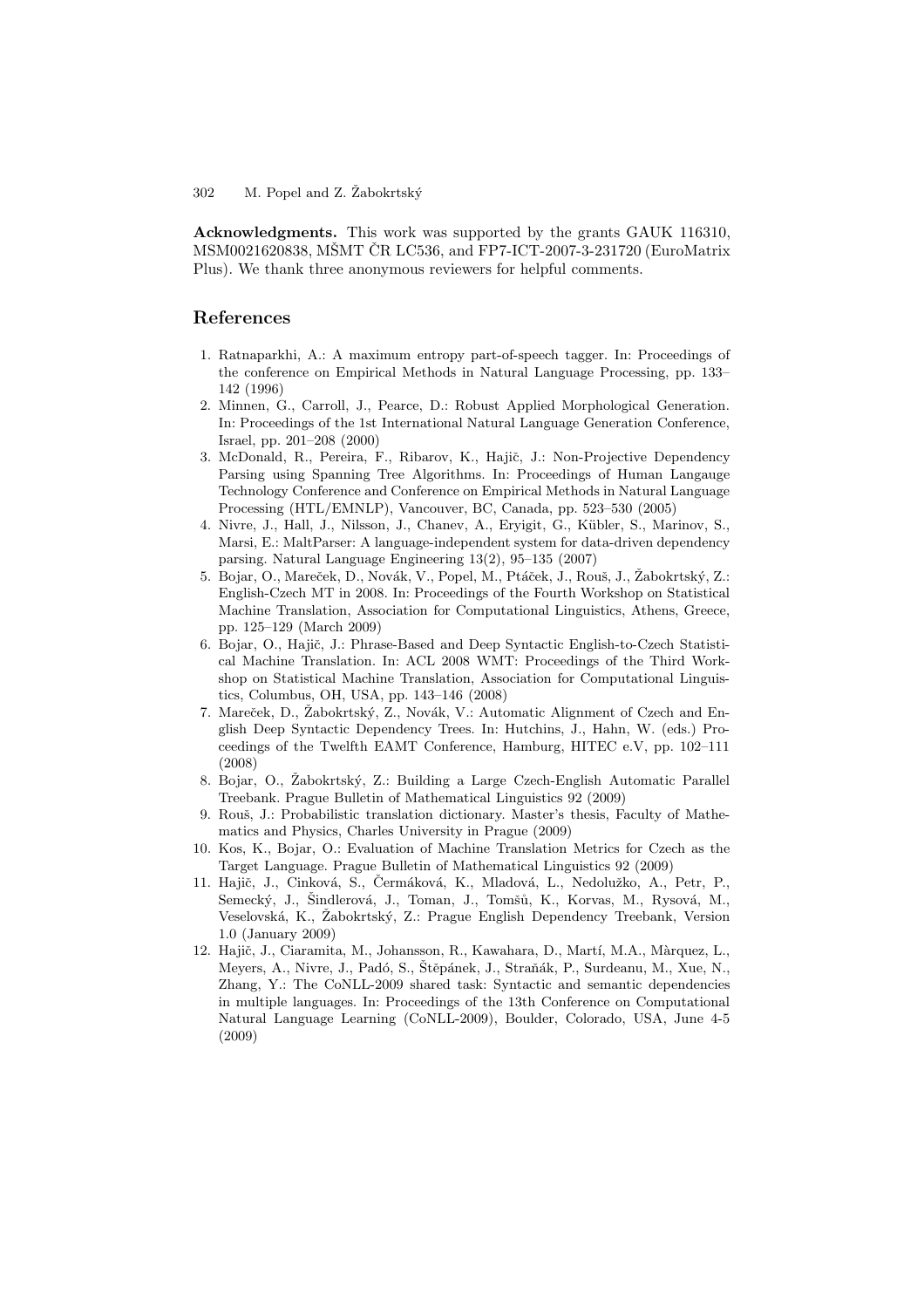- 13. Romportl, J.: Zvyšování přirozenosti strojově vytvářené řeči v oblasti suprasegmentálních zvukových jevů. PhD thesis, Faculty of Applied Sciences, University of West Bohemia, Pilsen, Czech Republic (2008)
- 14. Kravalová, J.: Využití syntaxe v metodách pro vyhledávání informací (using syntax in information retrieval). Master's thesis, Faculty of Mathematics and Physics, Charles University in Prague (2009)
- 15. Kravalová, J., Žabokrtský, Z.: Czech Named Entity Corpus and SVM-based Recognizer. In: Proceedings of the 2009 Named Entities Workshop: Shared Task on Transliteration (NEWS 2009), Association for Computational Linguistics, Suntec, Singapore, pp. 194–201 (2009)
- 16. Mareček, D., Kljueva, N.: Converting Russian Treebank SynTagRus into Praguian PDT Style. In: Proceedings of the RANLP 2009, International Conference on Recent Advances in Natural Language Processing, Borovets, Bulgaria (2009)
- <span id="page-10-1"></span><span id="page-10-0"></span>17. Sgall, P.: Generativní popis jazyka a česká deklinace. Academia, Prague (1967)
- 18. Hajič, J., Hajičová, E., Panevová, J., Sgall, P., Pajas, P., Štěpánek, J., Havelka, J., Mikulová, M.: Prague Dependency Treebank 2.0. Linguistic Data Consortium, LDC Catalog No.: LDC2006T01, Philadelphia (2006)
- <span id="page-10-2"></span>19. Zeman, D., Hana, J., Hanová, H., Hajič, J., Hladká, B., Jeřábek, E.: A Manual for Morphological Annotation, 2nd edn., Technical Report 27, ÚFAL MFF UK, Prague, Czech Republic (2005)
- <span id="page-10-3"></span>20. Hajičová, E., Kirschner, Z., Sgall, P.: A Manual for Analytic Layer Annotation of the Prague Dependency Treebank (English translation). Technical report, UFAL ´ MFF UK, Prague, Czech Republic (1999)
- 21. Mikulová, M., Bémová, A., Hajič, J., Hajičová, E., Havelka, J., Kolářová, V., Kučová, L., Lopatková, M., Pajas, P., Panevová, J., Razímová, M., Sgall, P., Štěpánek, J., Urešová, Z., Veselá, K., Žabokrtský, Z.: Annotation on the tectogrammatical level in the Prague Dependency Treebank. Annotation manual. Technical Report 30, UFAL MFF UK, Prague, Czech Rep (2006) ´
- <span id="page-10-4"></span>22. Conway, D.: Perl Best Practices. O'Reilly Media, Inc., Sebastopol (2005)
- 23. Pajas, P., Štěpánek, J.: Recent advances in a feature-rich framework for treebank annotation. In: Scott, D., Uszkoreit, H. (eds.) The 22nd International Conference on Computational Linguistics - Proceedings of the Conference, The Coling 2008 Organizing Committee, Manchester, UK, vol. 2, pp. 673–680 (2008)
- <span id="page-10-5"></span>24. Pajas, P., Štěpánek, J.: XML-based representation of multi-layered annotation in the PDT 2.0. In: Hinrichs, R.E., Ide, N., Palmer, M., Pustejovsky, J. (eds.) Proceedings of the LREC Workshop on Merging and Layering Linguistic Information (LREC 2006), Genova, Italy, pp. 40–47 (2006)
- 25. Marcus, M.P., Santorini, B., Marcinkiewicz, M.A.: Building a Large Annotated Corpus of English: The Penn Treebank. Computational Linguistics 19(2), 313–330 (1994)
- 26. McEnery, A., Baker, P., Gaizauskas, R., Cunningham, H.: EMILLE: Building a corpus of South Asian languages. Vivek-Bombay 13(3), 22–28 (2000)
- 27. Smrž, O., Bielický, V., Kouřilová, I., Kráčmar, J., Hajič, J., Zemánek, P.: Prague Arabic Dependency Treebank: A Word on the Million Words. In: Proceedings of the Workshop on Arabic and Local Languages (LREC 2008), Marrakech, Morocco, pp. 16–23 (2008)
- <span id="page-10-6"></span>28. Boguslavsky, I., Iomdin, L., Sizov, V.: Multilinguality in ETAP-3: Reuse of Lexical Resources. In: Sérasset, G. (ed.) COLING 2004 Multilingual Linguistic Resources, Geneva, Switzerland, August 28, pp. 1–8 (2004)